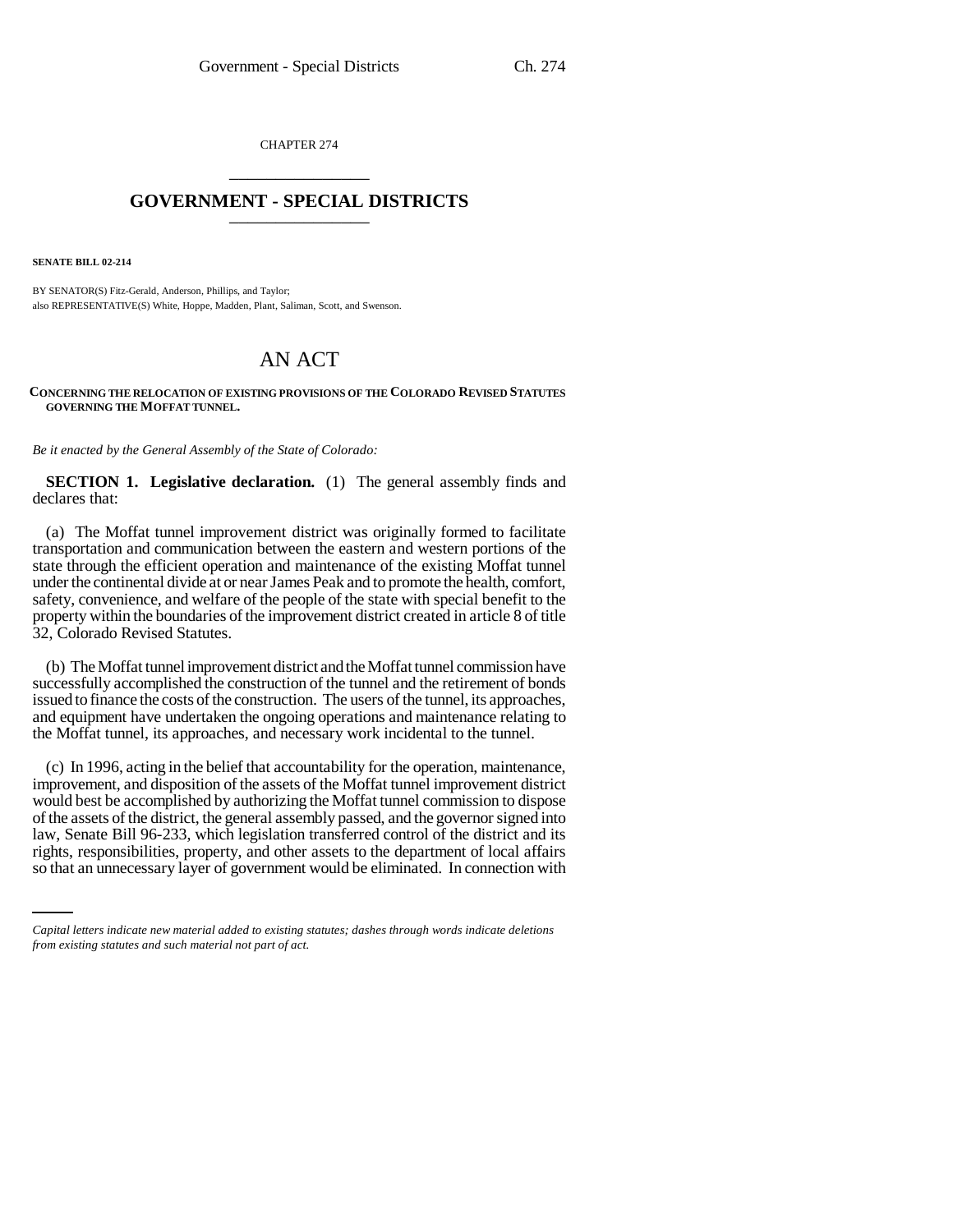that legislation, part 29 of article 32 of title 24, Colorado Revised Statutes, concerning the Moffat tunnel, was added to the Colorado Revised Statutes.

(d) The transfer of the control of the Moffat tunnel improvement district and its rights, responsibilities, property, and other assets to the department of local affairs has been accomplished.

(2) Without in any manner affecting any right, responsibility, property, or asset possessed by any party with respect to the Moffat tunnel, or superceding in any manner the intention of the general assembly with respect to control over the Moffat tunnel improvement district as expressed in Senate Bill 96-233, the general assembly now intends to eliminate unnecessary and duplicative statutory provisions by repealing part 29 of article 32 of title 24, Colorado Revised Statutes, and relocating specified provisions of said part 29 into article 8 of title 32, Colorado Revised Statutes.

**SECTION 2.** 32-8-103 (1), (2), (3), (3.5), (5), (6), (7), and (8), Colorado Revised Statutes, are amended to read:

**32-8-103. Commission - election - appointment - transfer of powers to the department of local affairs.** (1) The Moffat tunnel improvement district shall be WAS, UNTIL FEBRUARY 1, 1998, managed and controlled by a board of five members known as the "Moffat tunnel commission". and in this article referred to as the "board". The district is divided into two divisions. That portion of the same lying east of the continental divide shall be known as division number 1, and that portion of the district lying west of the continental divide shall be known as division number 2. AT THAT TIME, ACTING PURSUANT TO SENATE BILL 96-233, THE DEPARTMENT ASSUMED THE POWERS OF THE BOARD.

(2) This article shall not be construed to in any way obligate the state of Colorado for any debts or other obligations incurred by the board in the discharge of its official duties. The board is empowered to make rules and regulations, not in conflict with law, for holding the elections provided for in this article as will carry out the purposes of this article.

(3) On the first Tuesday after the first Monday in November, 1964, at the general state election, and every two years thereafter, an election shall be held in the district to elect three commissioners from division number 1 and two commissioners from division number 2 to serve for two years and until the election and qualification of their successors. Nominations for commissioners at the elections shall be made by petition, pursuant to the provisions of section 1-4-802, C.R.S., and part 9 of article 4 of title 1, C.R.S., as nonpartisan independent candidates, and the petition shall not be circulated until the date specified for circulation in section 1-4-802 (1) (d), C.R.S. The petition shall be signed by eligible electors residing in the division of the district who have paid a tax on real estate in the district in the year preceding the year in which any election is held in a number equal to at least one-half of one percent of the total votes cast for the commissioner who received the most votes at the last preceding election in that division of the district. The election shall be conducted in accordance with articles 1 to 13 of title 1, C.R.S. An eligible elector shall be a taxpaying elector as defined in section 1-1-104 (49), C.R.S. The election held pursuant to this section shall be a coordinated election as specified in section 1-7-116,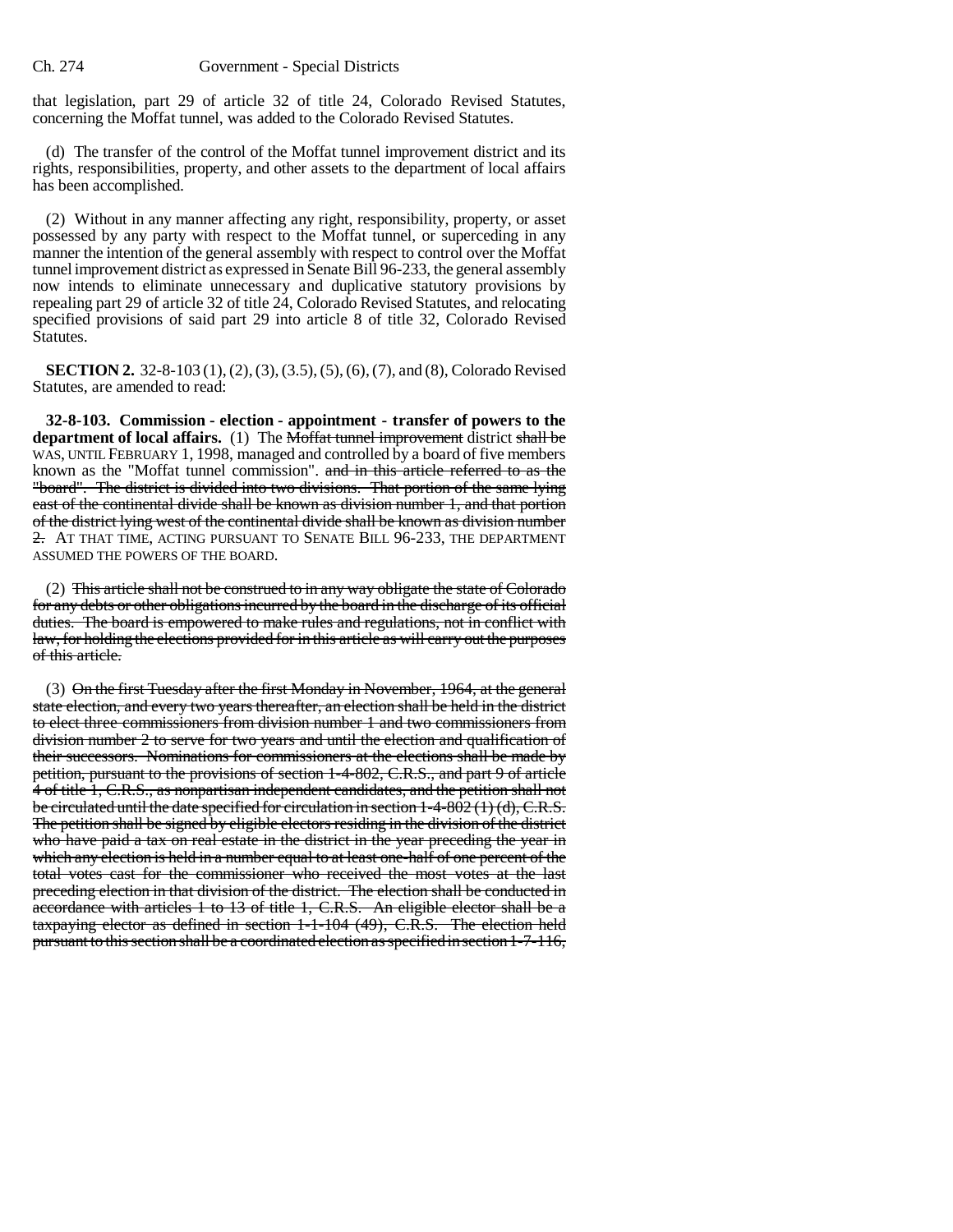## C.R.S.

(3.5) Upon the expiration of the terms of commissioners elected at the 1994 general state election, commissioners shall no longer be elected pursuant to the provisions of this section and, instead, the governor shall appoint their successors to serve until the department assumes the powers of the board pursuant to subsection (7) of this section. Three commissioners shall be appointed from division number 1 and two commissioners from division number 2. Upon a vacancy occurring in the board, the governor shall appoint a successor to fill the vacancy to serve for the unexpired term.

(5) Upon a vacancy occurring in the board, the governor of the state of Colorado shall appoint a successor to fill the vacancy, who shall serve for the unexpired term.

(6) Each member of the board shall receive as compensation for his services at such rate as shall be fixed by the board not to exceed the rate of one thousand dollars per annum, payable monthly, and necessary traveling expenses actually expended while engaged in the performance of his duties.

(7) The department of local affairs shall assume the powers of the board upon the earlier of February 1, 1998, or at such time as the board has adopted a resolution to allow the department of local affairs to assume the powers of the board and has conveyed or entered into agreements to convey substantially all of the real property of the district and the interests therein. At such time as the department assumes the powers of the board pursuant to this subsection (7), the terms of the members of the board shall end and the board shall no longer manage and control the Moffat tunnel improvement district. Immediately prior to the assumption of the board's powers by the department of local affairs, the board shall:

(a) Pay in full all liabilities of the district;

(b) Transfer any remaining proceeds from the sale of district property, cash, or other moneys of the district to the Moffat tunnel cash fund created in section  $32 - 8 - 126$ ;

(c) Transfer the records and remaining assets of the district, including, but not limited to, fixtures, books, documents, contracts, records of title, and securities to the department of local affairs;

(d) Execute all necessary bills of sale and instruments of conveyance or assignment to evidence the transfer of property and take any other actions necessary to carry out the purposes of this article; and

## (e) Repealed.

(8) After the department of local affairs assumes the powers of the board pursuant to subsection (7) of this section, the Moffat tunnel improvement THE district shall be managed and controlled by the department. of local affairs created by section 24-1-125, C.R.S. The department of local affairs shall be referred to in this article as the "department". The department shall have the powers and duties set forth in section 32-8-124 and in part 29 of article 32 of title 24, C.R.S., SECTIONS 32-8-107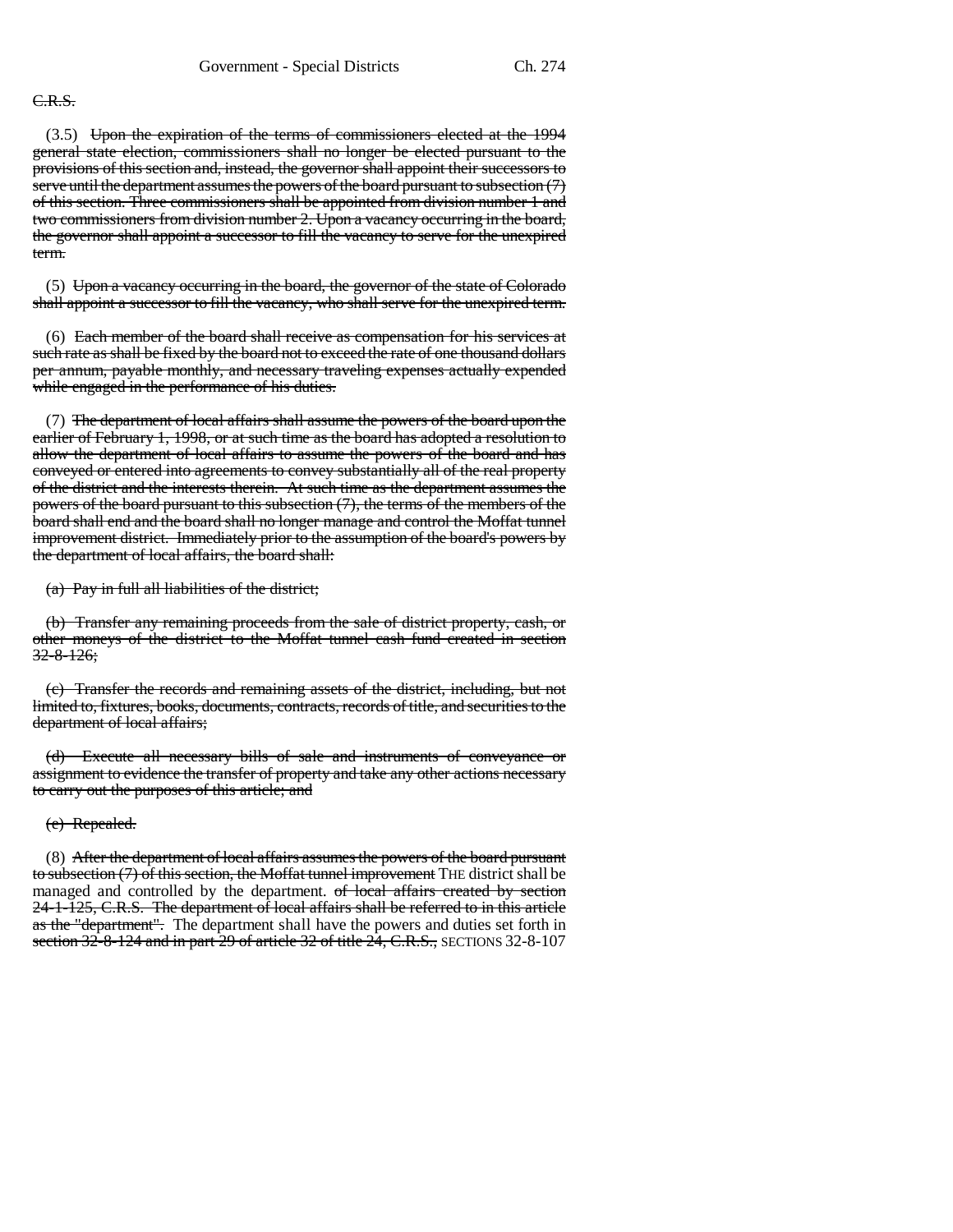AND 32-8-124 with respect to the Moffat tunnel improvement district and the properties of the district.

**SECTION 3.** The introductory portion to 32-8-107 (1) and 32-8-107 (1) (k), Colorado Revised Statutes, are amended to read:

**32-8-107. Powers of board.** (1) The board DEPARTMENT has power on behalf of said district:

(k) To implement projects and make distributions pursuant to section 32-8-123.

**SECTION 4.** 32-8-124, Colorado Revised Statutes, is amended, WITH THE RELOCATION OF PROVISIONS, AS AMENDED, to read:

**32-8-124. Administration of district - department of local affairs assumption of obligations - powers - immunity.** (1) After the department has assumed the powers of the board pursuant to section  $32-8-103$  (7) and Annually thereafter on or before July 1, the department shall determine the amount of revenue necessary for administrative costs of the department relating to the property of the district. After setting aside sufficient revenue necessary for administrative costs, which may be paid from the available cash, securities, and other moneys of the Moffat tunnel improvement district, not including proceeds from sales of district property, the department shall transfer all cash, securities, and other moneys of the **Moffat tunnel improvement** district, including any remaining proceeds from sales of district property, to each of the counties and the city and county of Denver included, in whole or in part, in the district as specified in section 32-8-102 in such proportion as the total amount of taxes and assessments received by the district from each county or city and county of Denver and its taxpayers since the district's creation is to the total of all taxes and assessments received by the district from those sources since the district's creation.

(2) **[Formerly 24-32-2903]** After the department has assumed the powers of the board pursuant to section 32-8-103 (7), C.R.S., The department shall have authority over all of the property of the district to the same extent as other property of the department; except that, if this authority conflicts with or is limited by any provision of this  $part 29$  ARTICLE, the provision of this  $part 29$  ARTICLE shall apply. Except as otherwise provided in this part 29 or article 8 of title 32, C.R.S. ARTICLE, the state shall not assume any liability for the acts, omissions, indebtedness, or other obligations of the board or the district and shall be immune from any action relating to the construction, operation, or maintenance of the Moffat tunnel, its approaches, or equipment, pursuant to the provisions of the "Colorado Governmental Immunity Act", article 10 of this title TITLE 24, C.R.S.

**SECTION 5.** Article 8 of title 32, Colorado Revised Statutes, is amended BY THE ADDITION OF THE FOLLOWING NEW SECTIONS CONTAINING RELOCATED PROVISIONS, WITH AMENDMENTS, to read:

**32-8-101.5. [Formerly 24-32-2902] Definitions.** As used in this part 29 ARTICLE, unless the context otherwise requires:

(1) "Board" means the Moffat tunnel commission created pursuant to section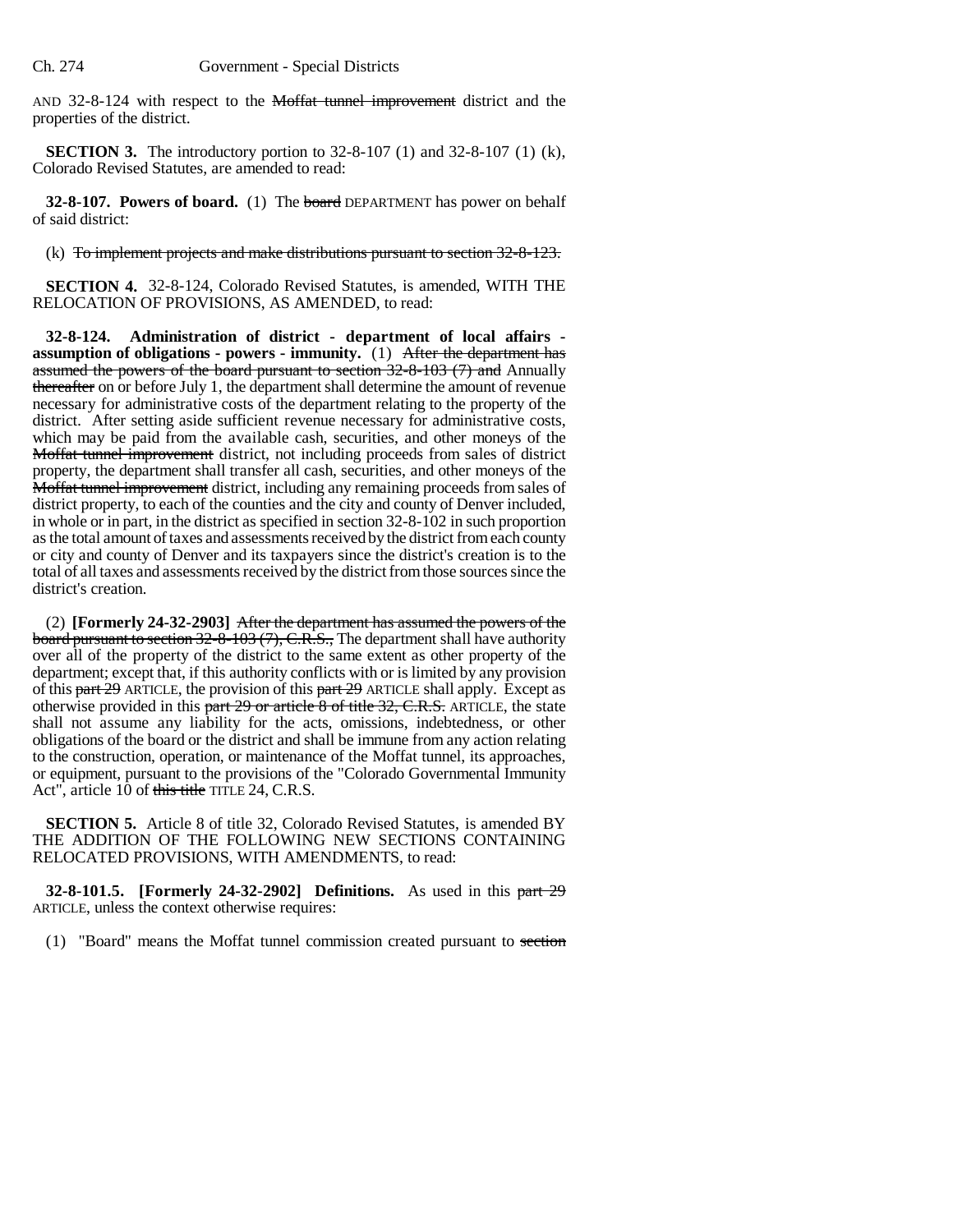32-8-103 (1), C.R.S. SECTION 32-8-103 (1).

(2) "Contract" or "contractual" means any contract, lease, license, permit, or other written authority for the use of the Moffat tunnel, its approaches, and equipment according to the terms of the underlying agreement.

(3) "Department" means the department of local affairs CREATED IN SECTION 24-1-125, C.R.S.

(4) "District" means the Moffat tunnel improvement district created pursuant to THIS article. 8 of title 32, C.R.S.

(5) "Moffat Tunnel" or "tunnel" shall include any and all portions of the Moffat railroad and water tunnels their TUNNEL, ITS approaches, or equipment.

(6) "User" means any lessee, licensee, permittee, or other holder of any interest in, or any contractual right to use, any portion of the Moffat tunnel, but not any person claiming by, through, or under such user. "User" also includes the owner of any permanent improvements lawfully located on any portion of the Moffat tunnel or its approaches.

**32-8-124.3. [Formerly 24-32-2904] Contracts for use of tunnel.** (1) After the department has assumed the powers of the board pursuant to section 32-8-103 (7), C.R.S., The department shall have:

(a) The right to enforce the provisions of any contracts and to modify the contracts upon mutual agreement of the respective parties to the contracts;  $(2)$  After the department has assumed the powers of the board pursuant to section 32-8-103 (7), E.R.S., the department shall have AND

(b) The power to enter into contracts with persons and with private and public corporations for the right to use the tunnel for the transmission of power, for telephone and other communication lines, for the transmission of water, for railroad and railway purposes, and for any other purpose to which the same may be adapted. All the contracts and rights of use shall be subject and subordinate to all prior contracts and may not impair the rights of any existing legal user.

 $(3)(2)$  Users shall be responsible for the cost of maintaining, to the extent of their use, the Moffat tunnel, its approaches, and equipment.

**32-8-124.5. [Formerly 24-32-2905] Rules - right to construct and repair.** (1) After the department has assumed the powers of the board pursuant to section 32-8-103 (7), C.R.S., The executive director of the department is authorized to adopt reasonable rules relating to the Moffat tunnel subject to the provisions of this part 29 ARTICLE and subject to existing contractual rights and obligations of the users. All rules and regulations of the Moffat tunnel commission BOARD shall be repealed upon the adoption of rules by the executive director of the department relating to the Moffat tunnel pursuant to this subsection (1).

(2) As provided through any existing contractual rights and in accordance with reasonable rules of the department, users shall have the right to construct and repair,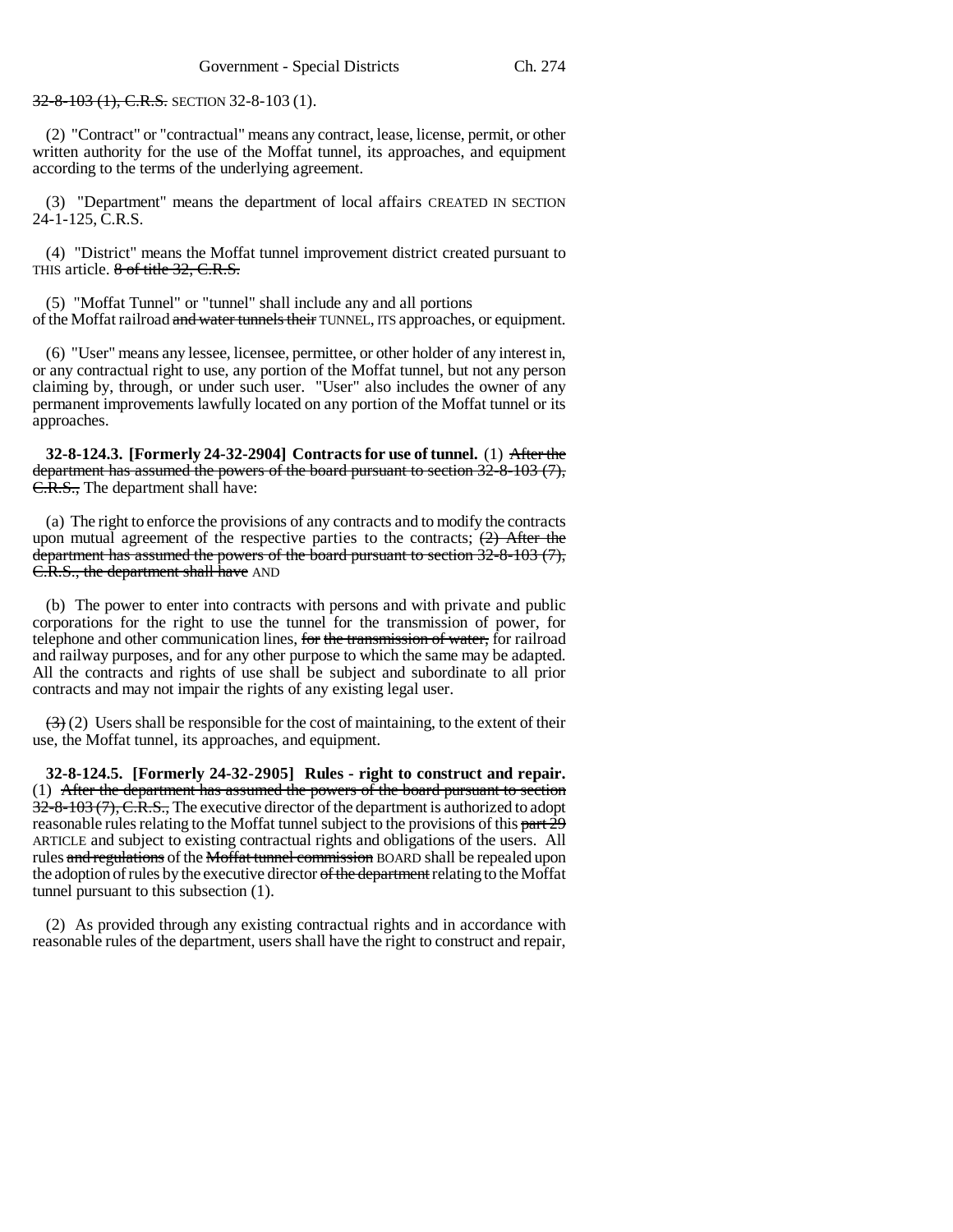for their own benefit and at their sole cost, betterments or improvements on or to the Moffat tunnel relating to their respective uses, as long as the betterments or improvements do not interfere with other existing uses.

**32-8-124.7. [Formerly 24-32-2906] Property of Moffat tunnel improvement** district. (1) (a) After the department has assumed the powers of the board pursuant to section  $32-8-103$  (7), C.R.S., The department shall have the authority to convey or transfer ownership of all tangible property, real and personal, or any interest therein owned by the district for fair market value. Each user shall have the right to purchase, to the extent of its use, real property interests of the district at fair market value, which shall be determined pursuant to the appraisal procedures of the department. Fair market value, as used in this section, shall not include any improvements or the value of any improvements owned or paid for by the user. In addition, when determining fair market value of any portion of or interest in the real property of the district, the value or detriment of any lease, license, or permit granted for the benefit of the party acquiring such real property shall not be considered. Each user shall also have a commercially reasonable right of first refusal to purchase at the fair market value, to the extent of its use, any real property interest offered for conveyance.

(b) The purchaser of any real property or interest therein of the district, whether the purchaser is a current user or any other party, shall take the property subject to then existing leases, contracts for use, licenses, or other encumbrances on or obligations relating to the property and the right of the district, and its successors and assigns, to reasonable access across the interests conveyed for access to the tunnel.

(2) Proceeds from any conveyance shall be used first for the expenses of the conveyance. Expenses of conveyance, including administrative costs incurred by the state and legal and other costs incurred in connection with the sale of the property of the district, shall not in the aggregate exceed four percent of the purchase price of the property being conveyed. Any remaining proceeds shall be immediately transferred to the counties and the city and county of Denver included, in whole or in part, in the district as specified in section 32-8-102, C.R.S. SECTION 32-8-102, in such proportion as the total amount of taxes and assessments received by the district from each county or the city and county of Denver and its taxpayers since the district's creation is to the total of all taxes and assessments received by the district from those sources since the districts's DISTRICT'S creation. Proceeds may be transferred directly to the counties and the city and county of Denver in conjunction with the closing of the sale of the property of the district, or they may be credited first to the cash fund created in section 32-8-126, C.R.S., SECTION 32-8-126 before being immediately transferred to the counties and the city and county of Denver.

(3) After the department has assumed the powers of the board pursuant to section  $32-8-103$  (7), C.R.S., The department may adopt reasonable procedures consistent with this part 29 ARTICLE for the disposition of property of the district. All dispositions shall be made at fair market value and unencumbered except to the extent provided in paragraph (b) of subsection (1) of this section. All conveyances of property shall be made in the name of the "Moffat tunnel improvement district, by and through the department of local affairs of the state of Colorado acting as the Moffat tunnel commission under authority of section 24-32-2906, C.R.S. SECTION 32-8-124.7, C.R.S."